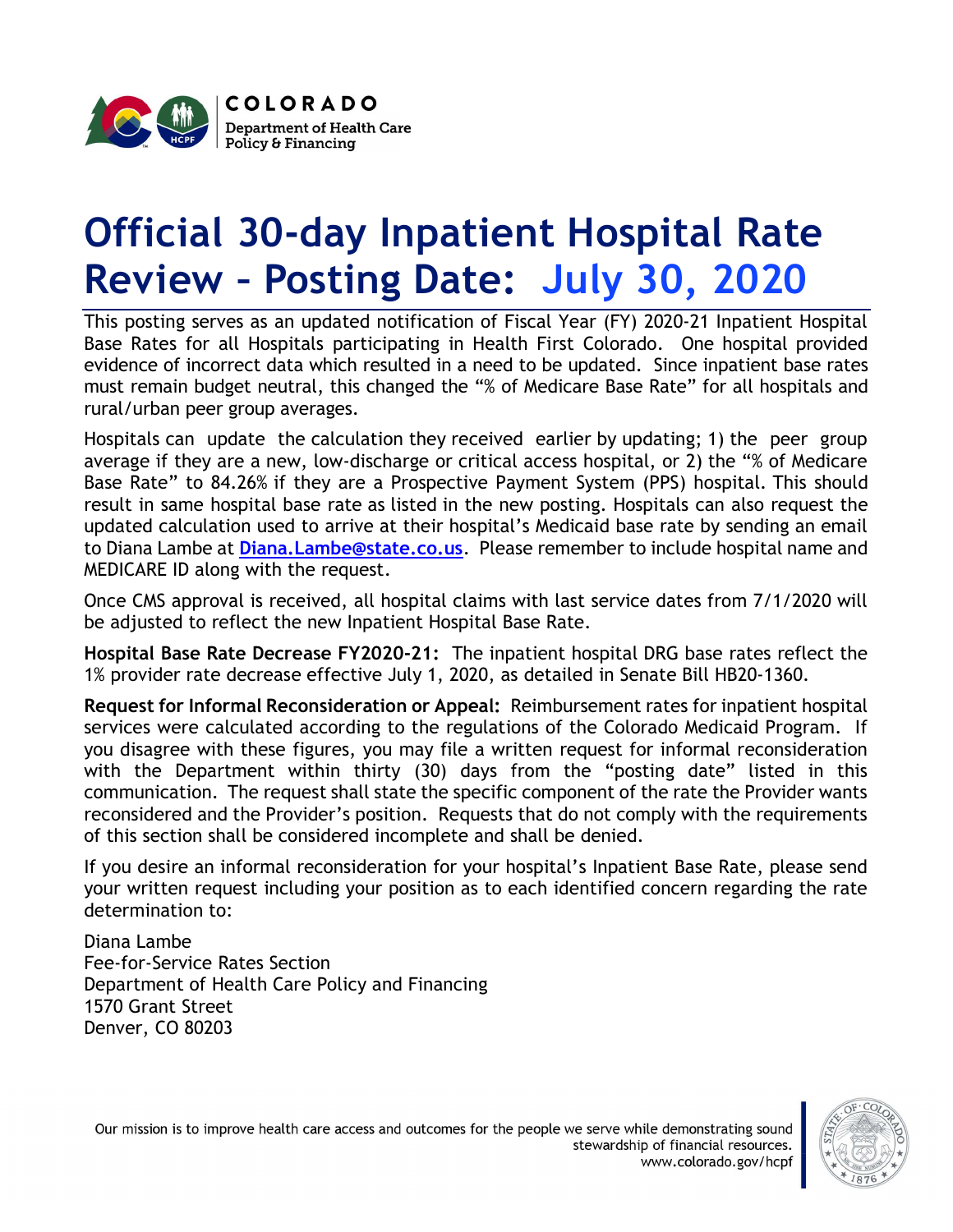You may file an appeal of the decision on the informal reconsiderations with the office of administrative courts, as set forth at 10 C.C.R. 2505-10, Section 8.050.3.A-D:

- A. A Provider, other than a nursing facility whose notice of Adverse Action is regarding a rate determination, may appeal a notice of Adverse Action by filing a written appeal within thirty (30) calendar days from the date on the Notice of Adverse Action. The appeal shall be filed with the Office of Administrative Courts, Department of Personnel and Administration 1525 Sherman Street, Fourth Floor, Denver, CO 80203.
- B. The appeal shall specify the basis upon which the Provider appeals the Adverse Action.
- C. The date of filing the appeal shall be the date the Office of Administrative Courts receives the appeal. Failure to file a timely appeal shall result in dismissal of the appeal.
- D. No recovery of an overpayment shall be implemented until the appeal process has been completed.

Copies of the appeal shall be sent to:

| Jennifer Weaver                                          | Diana Lambe                                                                  |
|----------------------------------------------------------|------------------------------------------------------------------------------|
| <b>First Assistant Attorney General</b>                  | Fee-for-Service Rates Section                                                |
|                                                          | Department of Law, Health Care Unit Dept of Health Care Policy and Financing |
| Ralph L. Carr Colorado Judicial Center 1570 Grant Street |                                                                              |
| 1300 Broadway, 6th Floor                                 | Denver, CO 80203                                                             |
| Denver, CO 80203                                         |                                                                              |

You may choose to file a formal appeal instead of requesting an informal reconsideration. You have thirty (30) days from the posting date listed in this communication to submit your formal appeal according to the instructions in 8.050.3.A-D detailed above.

To summarize, you have thirty (30) days from the posting date on this communication (7/30/2020) to request an informal reconsideration or submit a formal appeal if pertinent. If you have any questions regarding this process or hospital reimbursement, please contact Diana Lambe at diana.lambe@state.co.us or 303-866-5526.

Any hospital interested in additional information regarding their Inpatient Base Rate calculation is always welcome to contact Diana Lambe at diana.lambe@state.co.us or 303-866-5526.

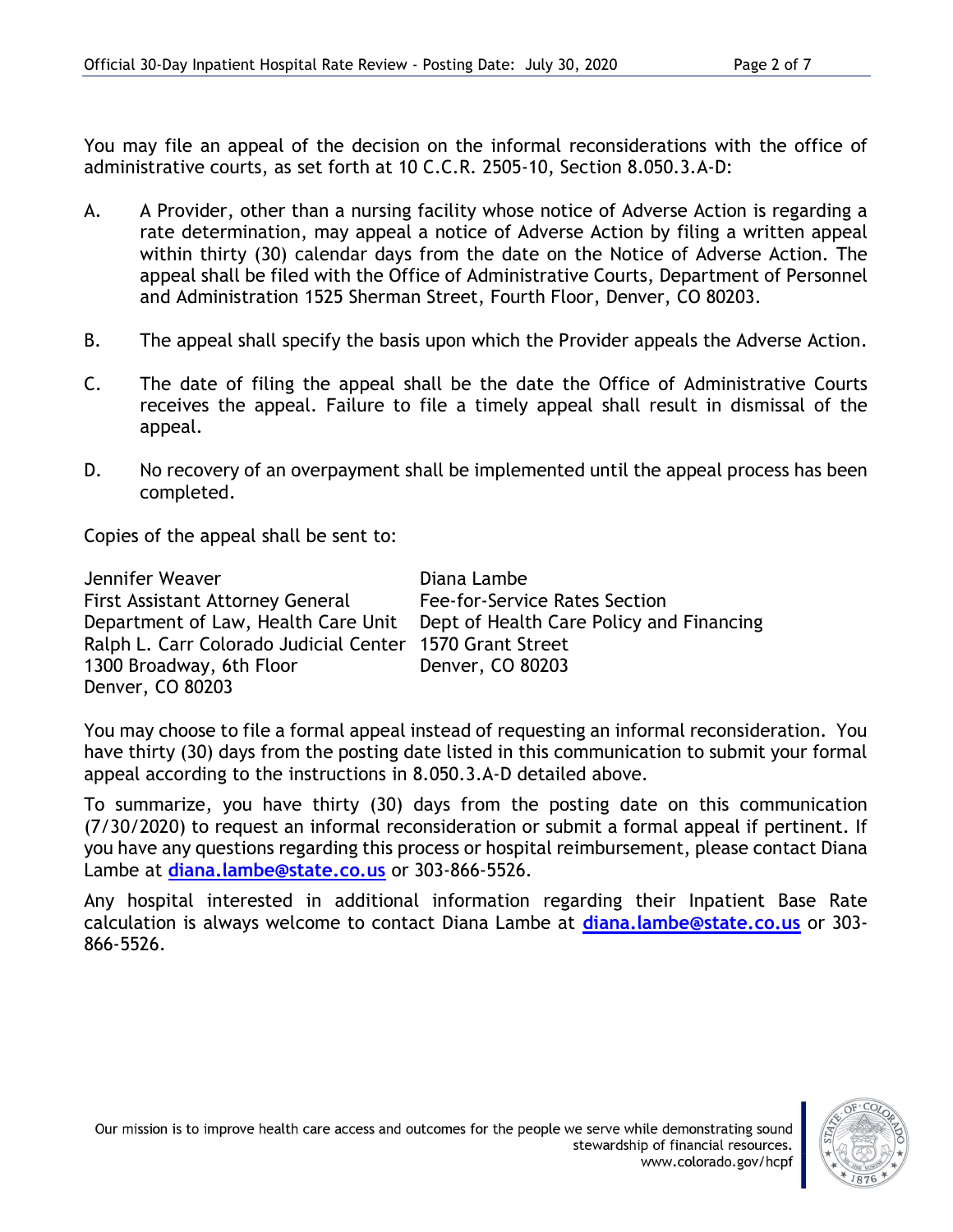| <b>Medicare</b> |                    | Peer<br>Group:          | Hospital                        |                                       | <b>FINAL FY20-21</b><br><b>Rate with</b> |
|-----------------|--------------------|-------------------------|---------------------------------|---------------------------------------|------------------------------------------|
| ID              | <b>Medicaid ID</b> | Rural=R,                | <b>System</b>                   | <b>Hospital Name</b>                  | <b>Medicaid Add-Ons</b>                  |
|                 |                    | Urban=U,<br>Pediatric=P |                                 |                                       | <b>Pending CMS</b><br><b>Approval</b>    |
| 060117          | 34172271           | $\mathsf{R}$            |                                 | ANIMAS SURGICAL HOSPITAL, LLC         | \$5,264.29                               |
|                 |                    |                         |                                 | ARKANSAS VALLEY REGIONAL MEDICAL      |                                          |
| 061336          | 05021001           | ${\sf R}$               |                                 | <b>CTR</b>                            | \$6,775.01                               |
| 061324          | 05057005           | ${\sf R}$               |                                 | ASPEN VALLEY HOSPITAL                 | \$6,807.19                               |
| 060103          | 05010301           | U                       | <b>CENTURA</b><br><b>HEALTH</b> | <b>AVISTA ADVENTIST HOSPITAL</b>      | \$5,591.68                               |
| 061303          | 05069000           | $\mathsf{R}$            | <b>BANNER</b>                   | BANNER HEALTH EAST MORGAN COUN        | \$6,864.16                               |
| 060126          | 27804275           | U                       | <b>BANNER</b>                   | BANNER HEALTH FORT COLLINS MED        | \$5,377.63                               |
| 060027          | 05027008           | U                       |                                 | <b>BOULDER COMMUNITY HEALTH</b>       | \$5,283.66                               |
| 060004          | 05004007           | $\sf U$                 | <b>SCL HEALTH</b>               | <b>BRIGHTON COMMUNITY HOSPITAL AS</b> | \$5,737.84                               |
| 060125          | 00675776           | U                       | <b>CENTURA</b><br><b>HEALTH</b> | CASTLE ROCK ADVENTIST HOSPITAL        | \$5,418.77                               |
| 061302          | 05063003           | U                       |                                 | <b>COLORADO CANYONS HOSPITAL</b>      | \$5,480.61                               |
| 060044          | 64953238           | ${\sf R}$               |                                 | COLORADO PLAINS MEDICAL CENTER        | \$6,342.53                               |
| 060054          | 05054002           | U                       |                                 | COLORADO WEST HEALTHCARE SYSTE        | \$5,330.13                               |
| 061308          | 05060009           | ${\sf R}$               |                                 | <b>CONEJOS COUNTY HOSPITAL</b>        | \$6,736.64                               |
| 060071          | 05071006           | ${\sf R}$               |                                 | DELTA COUNTY MEMORIAL HOSPITAL        | \$6,205.76                               |
| 061312          | 05088000           | U                       |                                 | <b>ESTES PARK MEDICAL CENTER</b>      | \$5,490.44                               |
| 060116          | 06035728           | U                       | <b>SCL HEALTH</b>               | <b>GOOD SAMARITAN MEDICAL CENTER</b>  | \$5,364.66                               |
| 061317          | 05042007           | ${\sf R}$               |                                 | <b>GRAND RIVER HOSPITAL DISTRICT</b>  | \$6,736.64                               |
| 061320          | 05070008           | ${\sf R}$               |                                 | <b>GUNNISON VALLEY HOSPITAL</b>       | \$6,827.52                               |
| 061304          | 05058003           | ${\sf R}$               |                                 | HAXTUN HOSPITAL DISTRICT              | \$6,736.64                               |
| 060034          | 28650051           | U                       | <b>HEALTHONE</b>                | HCA-HEALTHONE LLC DBA SWEDISH         | \$5,495.29                               |
| 060014          | 05014006           | U                       | <b>HEALTHONE</b>                | HCA-HEALTHONE LLC PRESB/ST. LUKES     | \$5,834.36                               |
| 061343          | 05043005           | ${\sf R}$               |                                 | <b>KEEFE MEMORIAL HOSPITAL</b>        | \$6,736.64                               |
| 061313          | 78774080           | R                       |                                 | KIT CARSON COUNTY HEALTH SERVI        | \$6,782.35                               |
| 061318          | 05090006           | R                       |                                 | <b>KREMMLING MEMORIAL HOSP DIST</b>   | \$6,736.64                               |
| 061306          | 05062005           | ${\sf R}$               |                                 | LINCOLN COMMUNITY HOSPITAL            | \$6,736.64                               |
| 060113          | 31474381           | U                       | <b>CENTURA</b><br><b>HEALTH</b> | LITTLETON ADVENTIST HOSPITAL          | \$5,376.32                               |
| 060003          | 05003009           | U                       | <b>CENTURA</b><br><b>HEALTH</b> | LONGMONT UNITED HOSPITAL              | \$5,262.91                               |
| 060128          | 9000158522         | U                       | UC HEALTH                       | <b>LONGS PEAK HOSPITAL</b>            | \$5,480.61                               |
| 060009          | 05009006           | U                       | <b>SCL HEALTH</b>               | LUTHERAN MEDICAL CENTER               | \$5,412.00                               |
| 060030          | 05030002           | U                       | <b>BANNER</b>                   | MCKEE MEDICAL CENTER                  | \$5,323.43                               |
| 060100          | 05000104           | $\sf U$                 | <b>HEALTHONE</b>                | <b>MED CTR OF AURORA</b>              | \$5,266.19                               |

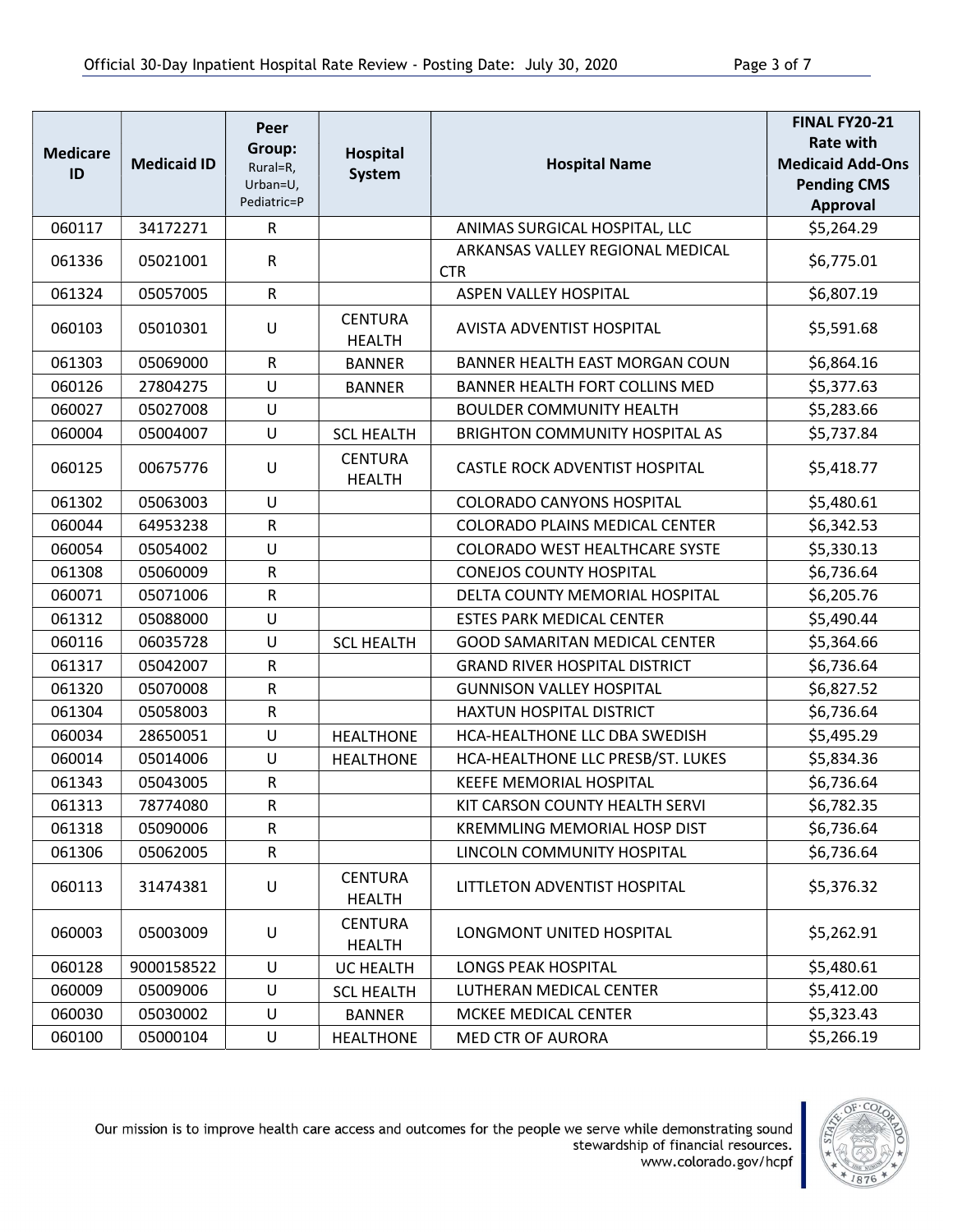| <b>Medicare</b><br>ID | <b>Medicaid ID</b> | Peer<br>Group:<br>Rural=R,<br>Urban=U,<br>Pediatric=P | <b>Hospital</b><br><b>System</b> | <b>Hospital Name</b>                                | <b>FINAL FY20-21</b><br><b>Rate with</b><br><b>Medicaid Add-Ons</b><br><b>Pending CMS</b><br><b>Approval</b> |
|-----------------------|--------------------|-------------------------------------------------------|----------------------------------|-----------------------------------------------------|--------------------------------------------------------------------------------------------------------------|
| 060118                | 89080785           | $\mathsf{R}$                                          | <b>CENTURA</b><br><b>HEALTH</b>  | ST. ANTHONY SUMMIT MEDICAL CTR                      | \$6,418.23                                                                                                   |
| 060119                | 33835039           | R                                                     | <b>UC HEALTH</b>                 | MEDICAL CENTER OF THE ROCKIES                       | \$5,322.10                                                                                                   |
| 060012                | 05012000           | U                                                     | <b>CENTURA</b><br><b>HEALTH</b>  | ST. MARY-CORWIN MEDICAL CENTER                      | \$5,678.37                                                                                                   |
| 060013                | 36173371           | $\mathsf R$                                           | <b>CENTURA</b><br><b>HEALTH</b>  | MERCY DURANGO/CATHOLIC HEALTH<br><b>INITIATIVES</b> | \$6,724.90                                                                                                   |
| 060006                | 05006002           | ${\sf R}$                                             |                                  | MONTROSE MEMORIAL HOSPITAL                          | \$5,705.34                                                                                                   |
| 061321                | 05033006           | ${\sf R}$                                             |                                  | MT. SAN RAFAEL HOSPITAL                             | \$6,736.64                                                                                                   |
| 060107                | 05000112           | U                                                     |                                  | NATIONAL JEWISH HEALTH                              | \$5,933.00                                                                                                   |
| 060001                | 05001003           | U                                                     | <b>BANNER</b>                    | NORTH COLORADO MEDICAL CENTER                       | \$5,852.75                                                                                                   |
| 060065                | 05065008           | U                                                     | <b>HEALTHONE</b>                 | NORTH SUBURBAN MEDICAL CENTER                       | \$5,303.00                                                                                                   |
| 060114                | 56572271           | U                                                     | <b>CENTURA</b><br><b>HEALTH</b>  | PARKER ADVENTIST HOSPITAL                           | \$5,300.69                                                                                                   |
| 060020                | 05020003           | U                                                     |                                  | PARKVIEW MEDICAL CENTER                             | \$5,728.97                                                                                                   |
| 060031                | 9000153822         | U                                                     | <b>CENTURA</b><br><b>HEALTH</b>  | PENROSE-ST FRANCIS HEALTH SVCS                      | \$5,484.72                                                                                                   |
| 061325                | 50972260           | $\mathsf{R}$                                          |                                  | PIONEERS MEDICAL CENTER                             | \$6,736.64                                                                                                   |
| 060064                | 05064001           | U                                                     | <b>CENTURA</b><br><b>HEALTH</b>  | PORTER ADVENTIST HOSPITAL                           | \$5,216.99                                                                                                   |
| 060010                | 05010004           | U                                                     | <b>UC HEALTH</b>                 | POUDRE VALLEY HEALTH CARE INC                       | \$5,707.20                                                                                                   |
| 061323                | 57972575           | ${\sf R}$                                             |                                  | PROWERS MEDICAL CENTER                              | \$6,778.37                                                                                                   |
| 061307                | 05073002           | ${\sf R}$                                             |                                  | RANGELY DISTRICT HOSPITAL                           | \$6,736.64                                                                                                   |
| 061301                | 05000203           | ${\sf R}$                                             |                                  | RIO GRANDE HOSPITAL                                 | \$6,736.64                                                                                                   |
| 060032                | 38977320           | $\cup$                                                | <b>HEALTHONE</b>                 | ROSE MEDICAL CENTER                                 | \$5,652.36                                                                                                   |
| 060028                | 05028006           | U                                                     | <b>SCL HEALTH</b>                | SAINT JOSEPH HOSPITAL                               | \$6,156.59                                                                                                   |
| 061322                | 05050000           | R                                                     |                                  | SALIDA HOSPITAL DISTRICT                            | \$6,870.15                                                                                                   |
| 060008                | 05008008           | ${\sf R}$                                             | <b>SLVRMC</b>                    | SAN LUIS VALLEY HEALTH - CCH                        | \$5,993.72                                                                                                   |
| 061310                | 05052006           | ${\sf R}$                                             |                                  | SEDGWICK COUNTY MEMORIAL HOSPI                      | \$6,797.09                                                                                                   |
| 060112                | 56557230           | U                                                     | <b>HEALTHONE</b>                 | SKY RIDGE MEDICAL CENTER                            | \$5,961.42                                                                                                   |
| 061311                | 05085006           | ${\sf R}$                                             |                                  | SOUTHEAST COLORADO HOSPITAL                         | \$6,736.64                                                                                                   |
| 061327                | 05002050           | ${\sf R}$                                             |                                  | SOUTHWEST HEALTH SYSTEM, INC.                       | \$6,875.15                                                                                                   |
| 061316                | 05066006           | ${\sf R}$                                             |                                  | SPANISH PEAKS REGIONAL HEALTH                       | \$6,736.64                                                                                                   |
| 060023                | 05023007           | U                                                     | <b>SCL HEALTH</b>                | ST MARY'S MEDICAL CENTER                            | \$5,711.36                                                                                                   |
| 061319                | 05029004           | ${\sf R}$                                             |                                  | ST VINCENT GENERAL HOSPITAL                         | \$6,736.64                                                                                                   |

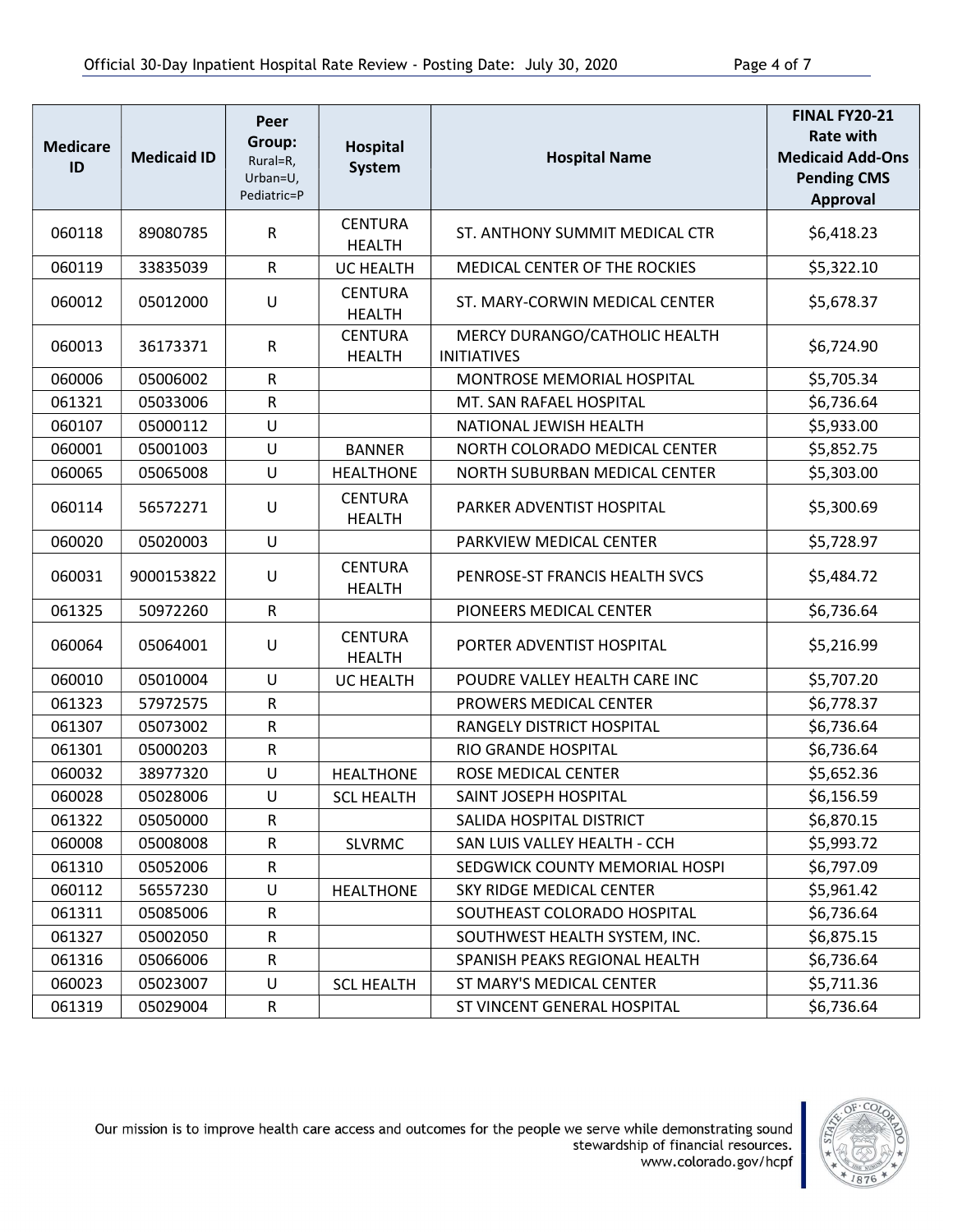| <b>Medicare</b><br>ID | <b>Medicaid ID</b> | Peer<br>Group:<br>Rural=R,<br>Urban=U,<br>Pediatric=P | <b>Hospital</b><br>System       | <b>Hospital Name</b>                   | <b>FINAL FY20-21</b><br><b>Rate with</b><br><b>Medicaid Add-Ons</b><br><b>Pending CMS</b><br><b>Approval</b> |
|-----------------------|--------------------|-------------------------------------------------------|---------------------------------|----------------------------------------|--------------------------------------------------------------------------------------------------------------|
| 060015                | 05015003           | U                                                     | <b>CENTURA</b><br><b>HEALTH</b> | ST. ANTHONY HOSPITAL                   | \$5,327.18                                                                                                   |
| 060104                | 05000070           | $\cup$                                                | <b>CENTURA</b><br><b>HEALTH</b> | ST. ANTHONY NORTH HOSPITAL             | \$6,201.41                                                                                                   |
| 060118                | 89080785           | ${\sf R}$                                             | <b>CENTURA</b><br><b>HEALTH</b> | ST. ANTHONY SUMMIT MEDICAL CTR         | \$6,418.23                                                                                                   |
| 060012                | 05012000           | U                                                     | <b>CENTURA</b><br><b>HEALTH</b> | ST. MARY-CORWIN MEDICAL CENTER         | \$5,678.37                                                                                                   |
| 061344                | 28183266           | ${\sf R}$                                             | <b>CENTURA</b><br><b>HEALTH</b> | ST. THOMAS MORE HOSPITAL               | \$6,736.64                                                                                                   |
| 060076                | 05076005           | $\mathsf{R}$                                          | <b>BANNER</b>                   | STERLING REGIONAL MEDCENTER            | \$7,227.31                                                                                                   |
| 061314                | 05046008           | ${\sf R}$                                             |                                 | THE MEMORIAL HOSPITAL                  | \$6,772.38                                                                                                   |
| 060129                | 9000162098         | U                                                     | <b>UC HEALTH</b>                | UCHEALTH BROOMFIELD                    | \$5,245.65                                                                                                   |
| 060130                | 9000162079         | U                                                     | UC HEALTH                       | UCHEALTH COLORADO SPRINGS              | \$5,264.29                                                                                                   |
| 060131                | 9000176027         | U                                                     | <b>UC HEALTH</b>                | <b>UCHEALTH GREELEY</b>                | \$5,480.61                                                                                                   |
| 060132                | 9000176028         | U                                                     | <b>UC HEALTH</b>                | UCHEALTH HIGHLANDS RANCH               | \$5,480.61                                                                                                   |
| 061326                | 22981551           | U                                                     | UC HEALTH                       | UCHEALTH PIKES PEAK REGIONAL H         | \$5,480.61                                                                                                   |
| 060022                | 09257829           | U                                                     | UC HEALTH                       | UCH-MHS                                | \$5,468.91                                                                                                   |
| 061328                | 16455576           | ${\sf R}$                                             |                                 | UPPER SAN JUAN HLTH SVC DIST           | \$6,736.64                                                                                                   |
| 060096                | 05161005           | ${\sf R}$                                             |                                 | VAIL CLINIC, INC. VAIL HEALTH HOSPITAL | \$10,357.48                                                                                                  |
| 060075                | 05075007           | ${\sf R}$                                             |                                 | <b>VALLEY VIEW HOSPITAL</b>            | \$5,756.22                                                                                                   |
| 061300                | 05047006           | ${\sf R}$                                             |                                 | WEISBROD MEMORIAL EXTENDED CAR         | \$6,736.64                                                                                                   |
| 061309                | 05053004           | ${\sf R}$                                             |                                 | <b>WRAY COMMUNITY DISTRICT HOSPIT</b>  | \$6,796.27                                                                                                   |
| 060049                | 9000134472         | ${\sf R}$                                             | <b>UC HEALTH</b>                | YAMPA VALLEY MEDICAL CENTER            | \$9,128.58                                                                                                   |
| 061315                | 05056007           | $\mathsf{R}$                                          |                                 | YUMA DISTRICT HOSPITAL                 | \$6,736.64                                                                                                   |
|                       |                    |                                                       |                                 | <b>URBAN TEACHING HOSPITALS</b>        |                                                                                                              |
| 060011                | 92927246           | U                                                     |                                 | DENVER HEALTH HOSPITAL                 | \$7,151.57                                                                                                   |
| 060024                | 05024005           | U                                                     | UC HEALTH                       | UNIVERSITY OF COLORADO HOSPITAL        | \$6,542.78                                                                                                   |

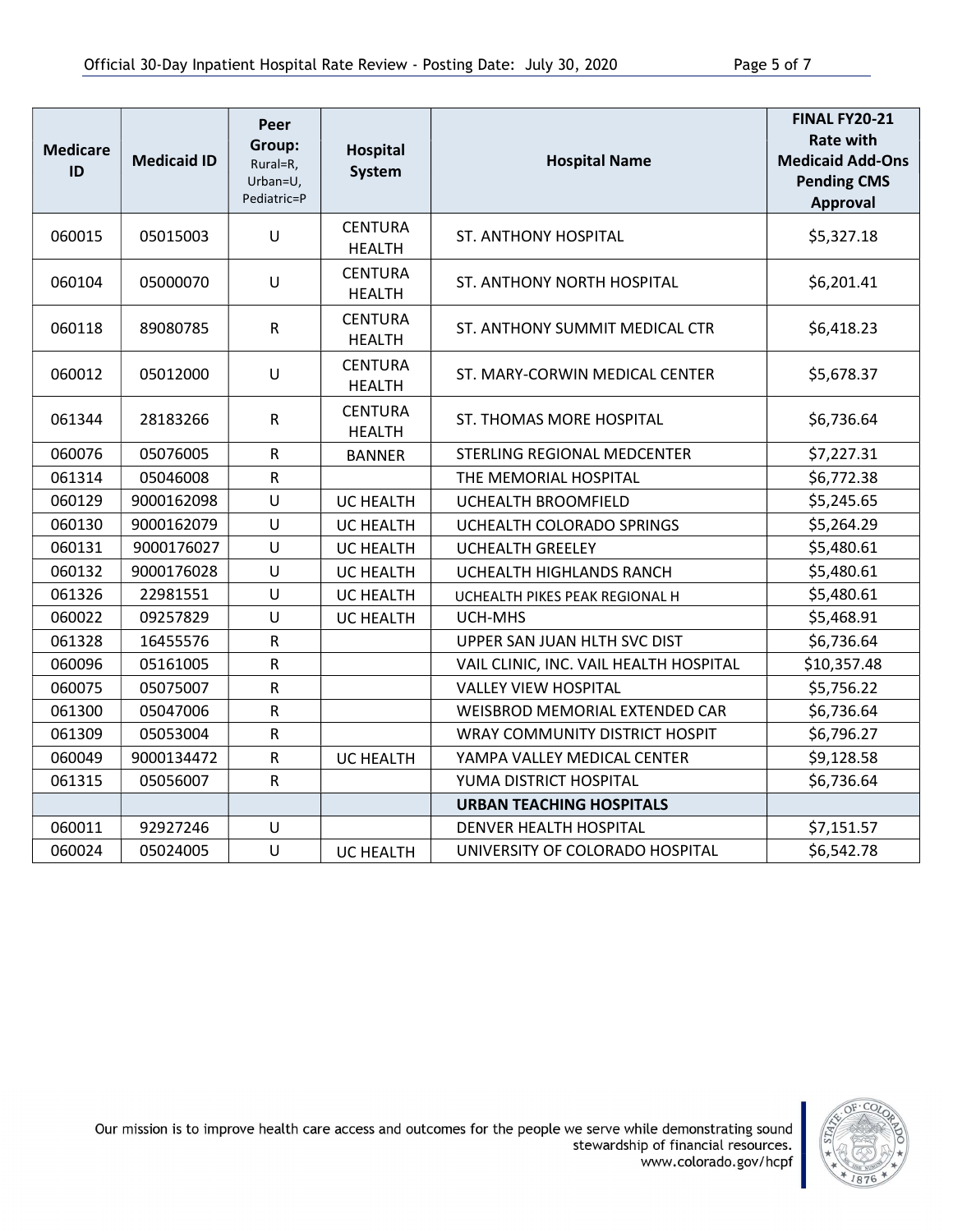| <b>Medicare</b><br>ID                                                                                                                         | <b>Medicaid ID</b> | Peer<br>Group:<br>Rural=R,<br>Urban=U,<br>Pediatric=P | Hospital<br>System | <b>Hospital Name</b>         | <b>FINAL FY20-21</b><br>Rate with<br><b>Medicaid Add-Ons</b><br><b>Pending CMS</b><br>Approval |
|-----------------------------------------------------------------------------------------------------------------------------------------------|--------------------|-------------------------------------------------------|--------------------|------------------------------|------------------------------------------------------------------------------------------------|
|                                                                                                                                               |                    |                                                       |                    | <b>PEDIATRIC HOSPITAL</b>    |                                                                                                |
| 063301                                                                                                                                        | 9000168326         | P                                                     |                    | CHILDREN'S HOSPITAL COLORADO | \$8,675.92                                                                                     |
| 063303                                                                                                                                        | 9000174410         | P                                                     |                    | CHILDREN'S HOSPITAL COLORADO | \$8,675.92                                                                                     |
| <b>PEER GROUP AVERAGE RATES:</b><br>Includes New Hospitals, CAH (Critical Access Hospitals), Low Discharge Hospitals & Out-of-State Hospitals |                    |                                                       |                    |                              |                                                                                                |
| PEER GROUP AVERAGE - URBAN                                                                                                                    |                    |                                                       | \$5,480.61         |                              |                                                                                                |

| 'PEER GROUP AVERAGE - RURAL                   | \$6,736.64 |
|-----------------------------------------------|------------|
| OUT-OF-STATE PEER GROUP AVERAGE - URBAN (90%) | \$4,932.54 |
| OUT-OF-STATE PEER GROUP AVERAGE - RURAL (90%) | \$6,062.98 |

## LTACs & REHABILITATION HOSPITALS / PSYCHIATRIC HOSPITAL PER DIEM RATES

LTACs & Rehabilitation Hospitals moved to a per diem rate on 7/1/2019. Psychiatric Hospital rates are also listed on the Inpatient Hospital Per Diem Reimbursement Page. Please visit the link below.

https://www.colorado.gov/pacific/hcpf/inpatient-hospital-diem-reimbursement-group

Please note: Urban = county hospital resides in is part of MSA, Rural county is not part of an MSA.